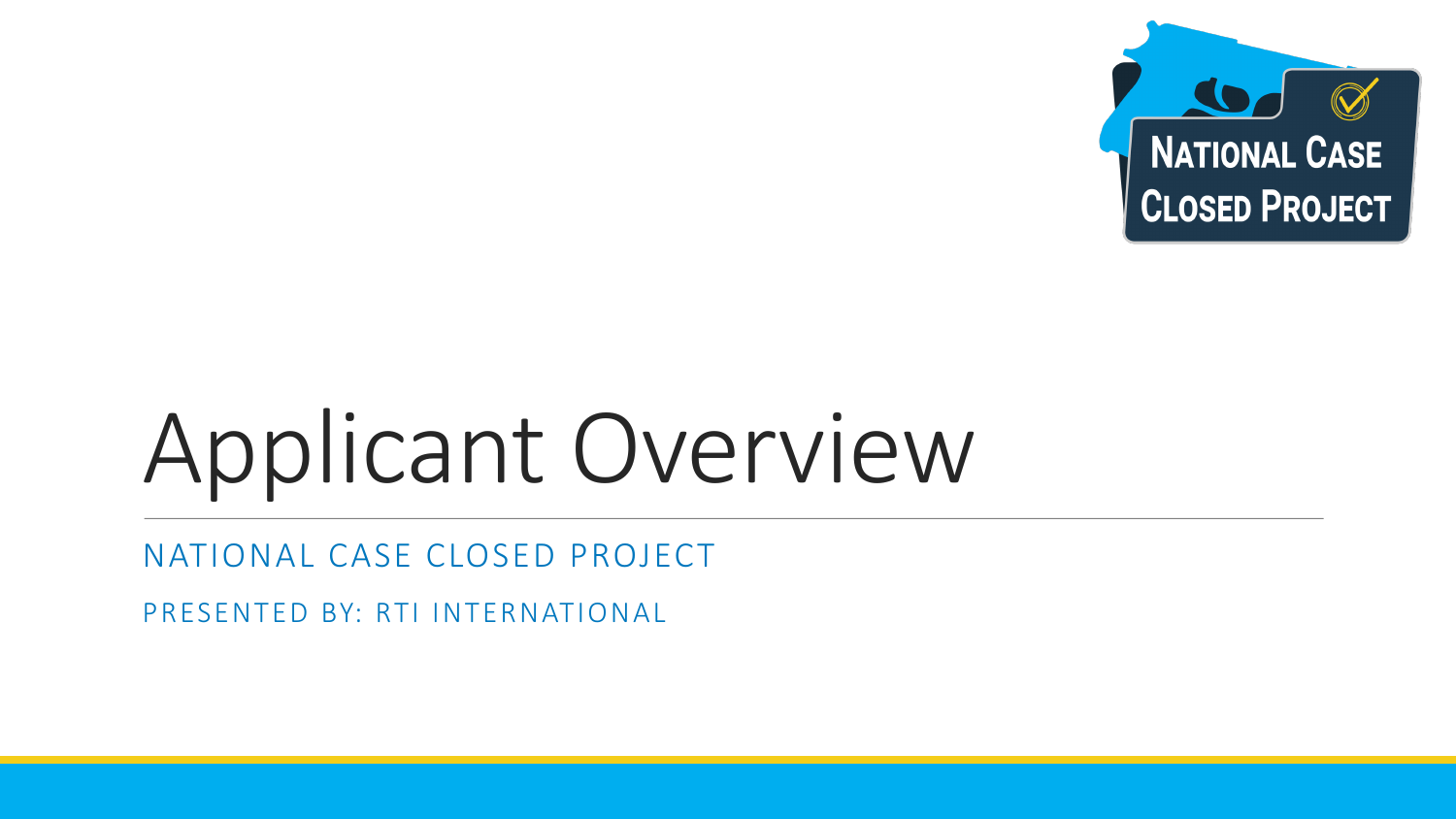## Funding Support

This project is supported by Grant No. 15PBJA-21-GK-04008-JAGP awarded by the Bureau of Justice Assistance. The Bureau of Justice Assistance is a component of the Department of Justice's Office of Justice Programs, which also includes the Bureau of Justice Statistics, the National Institute of Justice, the Office of Juvenile Justice and Delinquency Prevention, the Office for Victims of Crime, and the Office of Sex Offender Sentencing, Monitoring, Apprehending, Registering, and Tracking. Points of view or opinions in this presentation are those of the speaker and do not necessarily represent the official position or policies of the U.S. Department of Justice.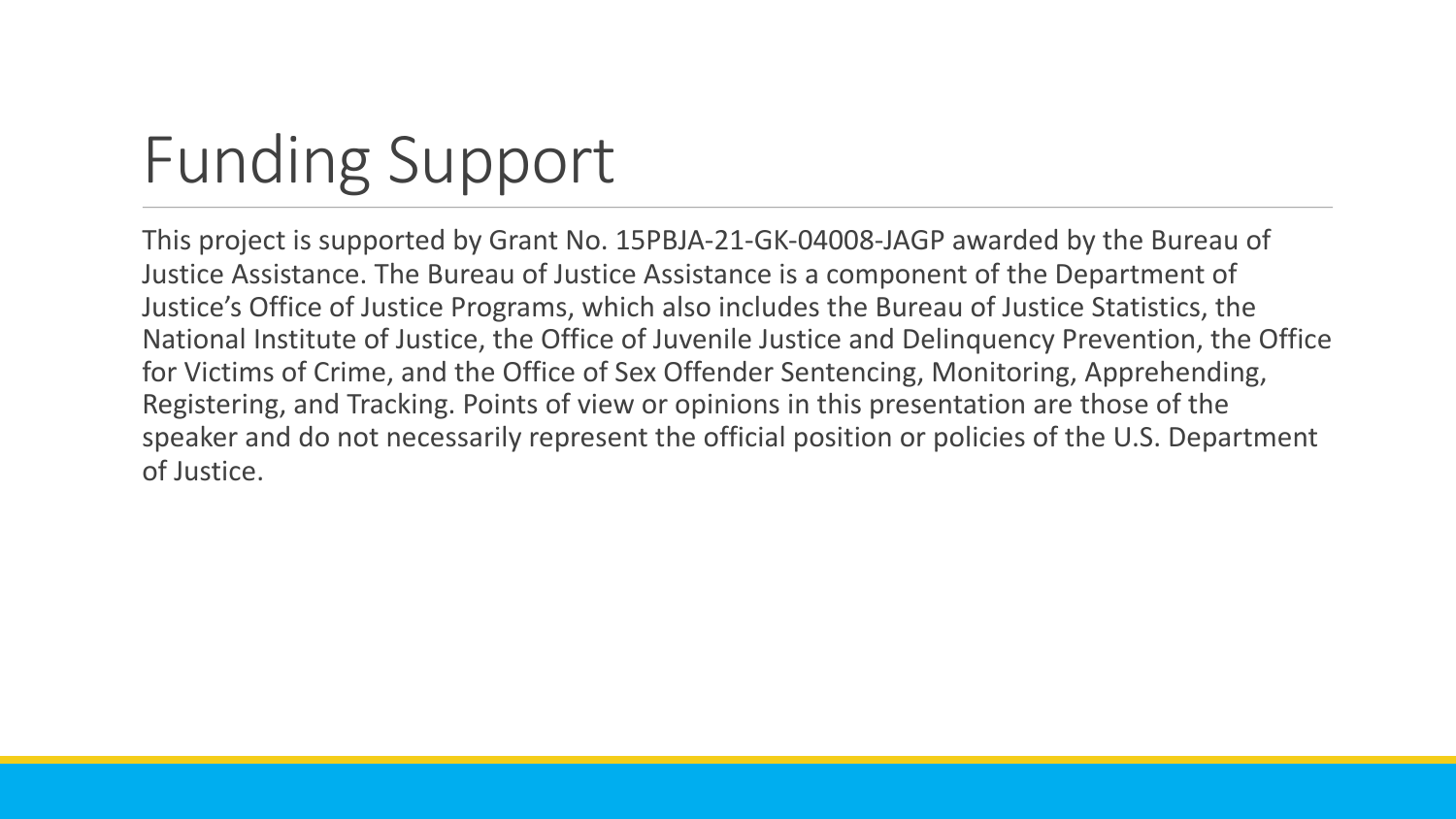#### Project Overview

- U.S. Department of Justice's Bureau of Justice Assistance has developed the National Case Closed Project as a new nationwide program designed to support law enforcement agencies in improving their violent crime clearance rates, with an emphasis on fatal and nonfatal shooting cases.
- Technical assistance will be provided to partner agencies based on an in-depth assessment of agency needs, strengths, and gaps.
- Educational materials will be developed that both project agencies and law enforcement agencies across the nation can use to improve their violent crime clearance rates.
- There is a focus on identifying and applying best practices that can be sustained and assisting agencies in tracking implementation and impact.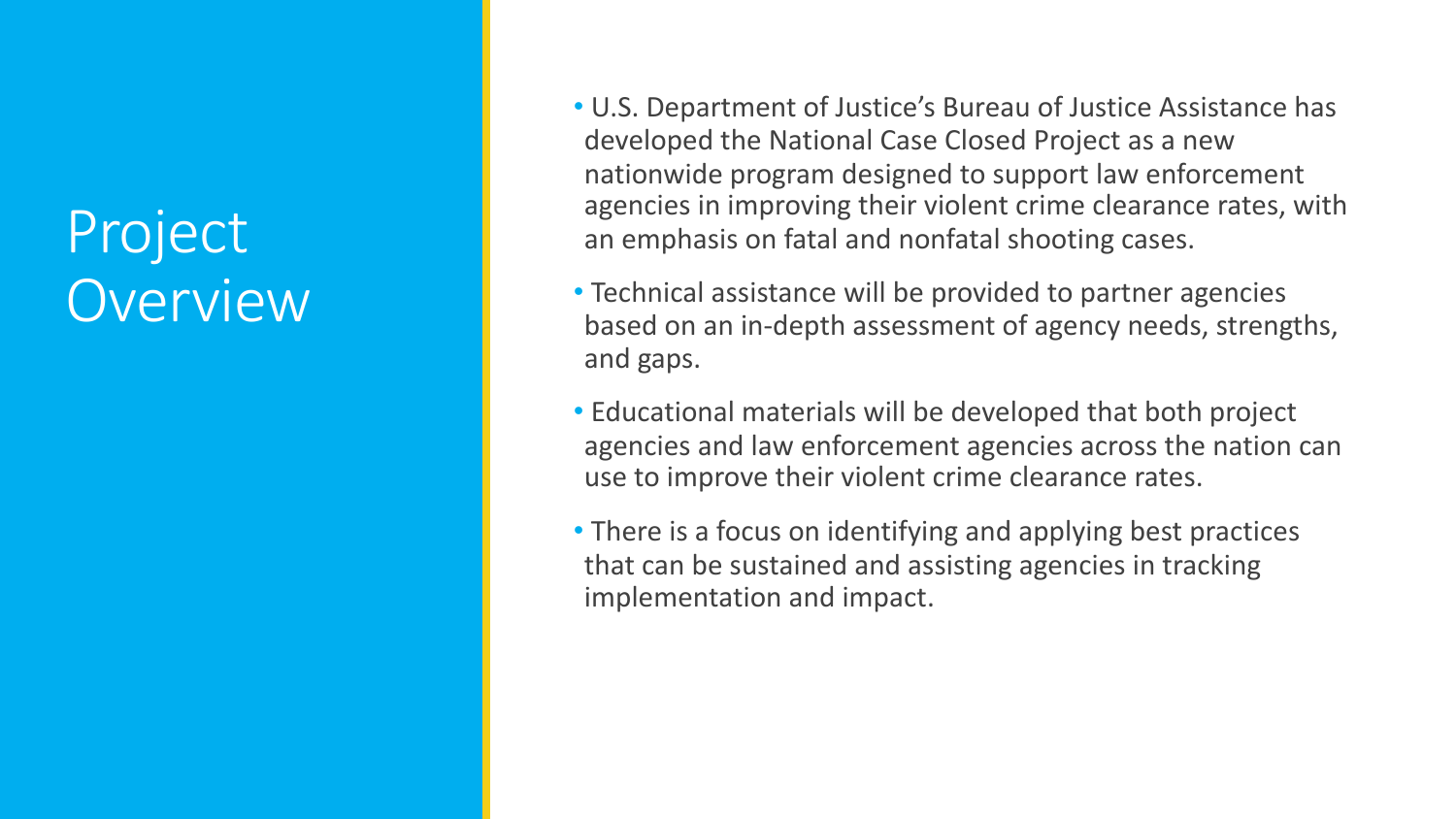### The Project Team

• RTI is an independent, nonprofit research institute dedicated to improving the human condition. We have partnered with the Bureau of Justice Assistance to lead this project.

• The project's website has a section that lists and provides a brief biography for each member of the project team. The team includes researchers and practitioners with backgrounds in law enforcement, investigations, forensic science, criminal law, criminology, victim services/advocacy, and more.

• RTI and the Bureau of Justice Assistance also provide high quality technical assistance with examples being the Sexual Assault Kit Initiative and the Comprehensive Opioid, Stimulant, and Substance Abuse Program.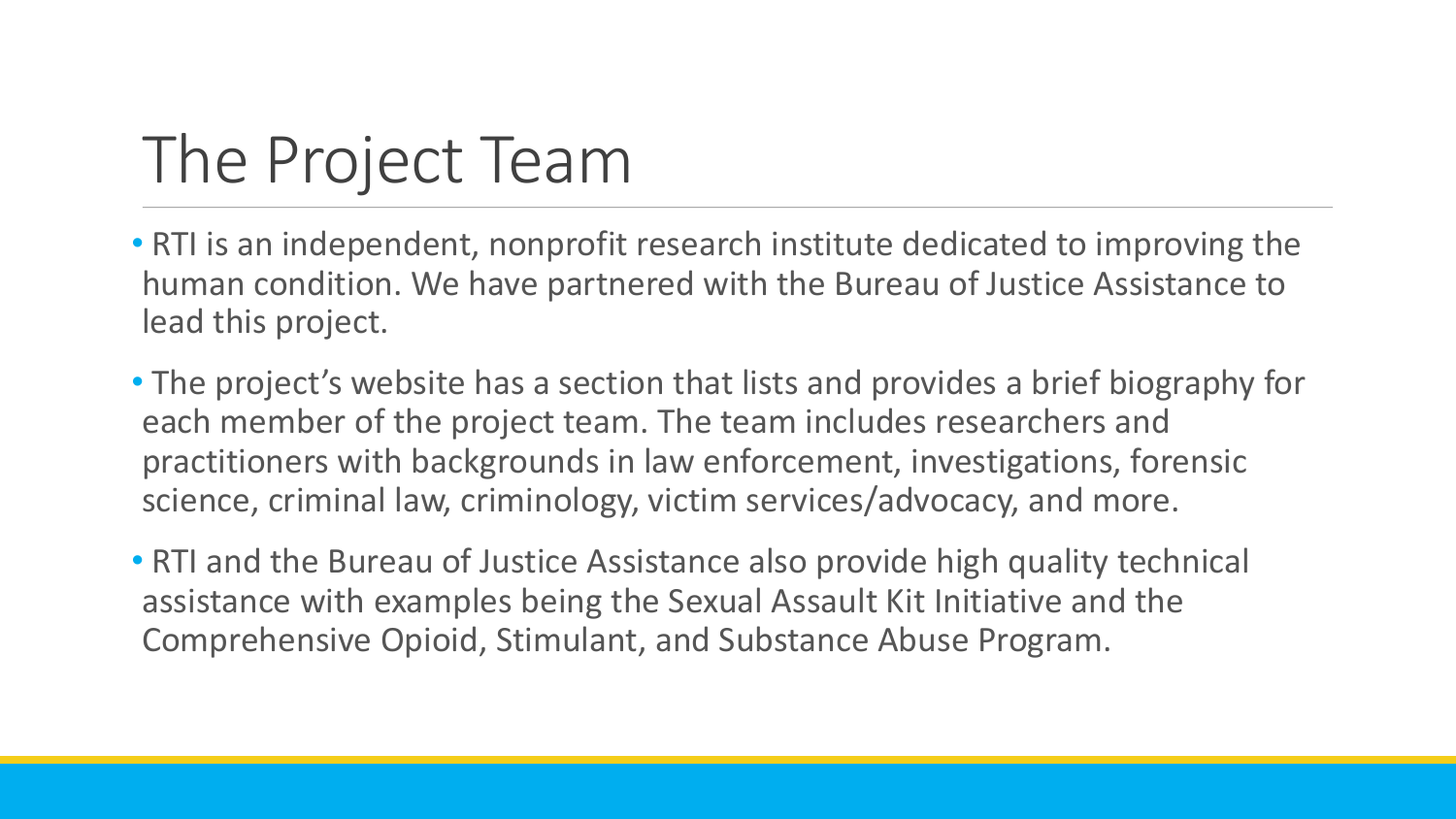### Intended Impact

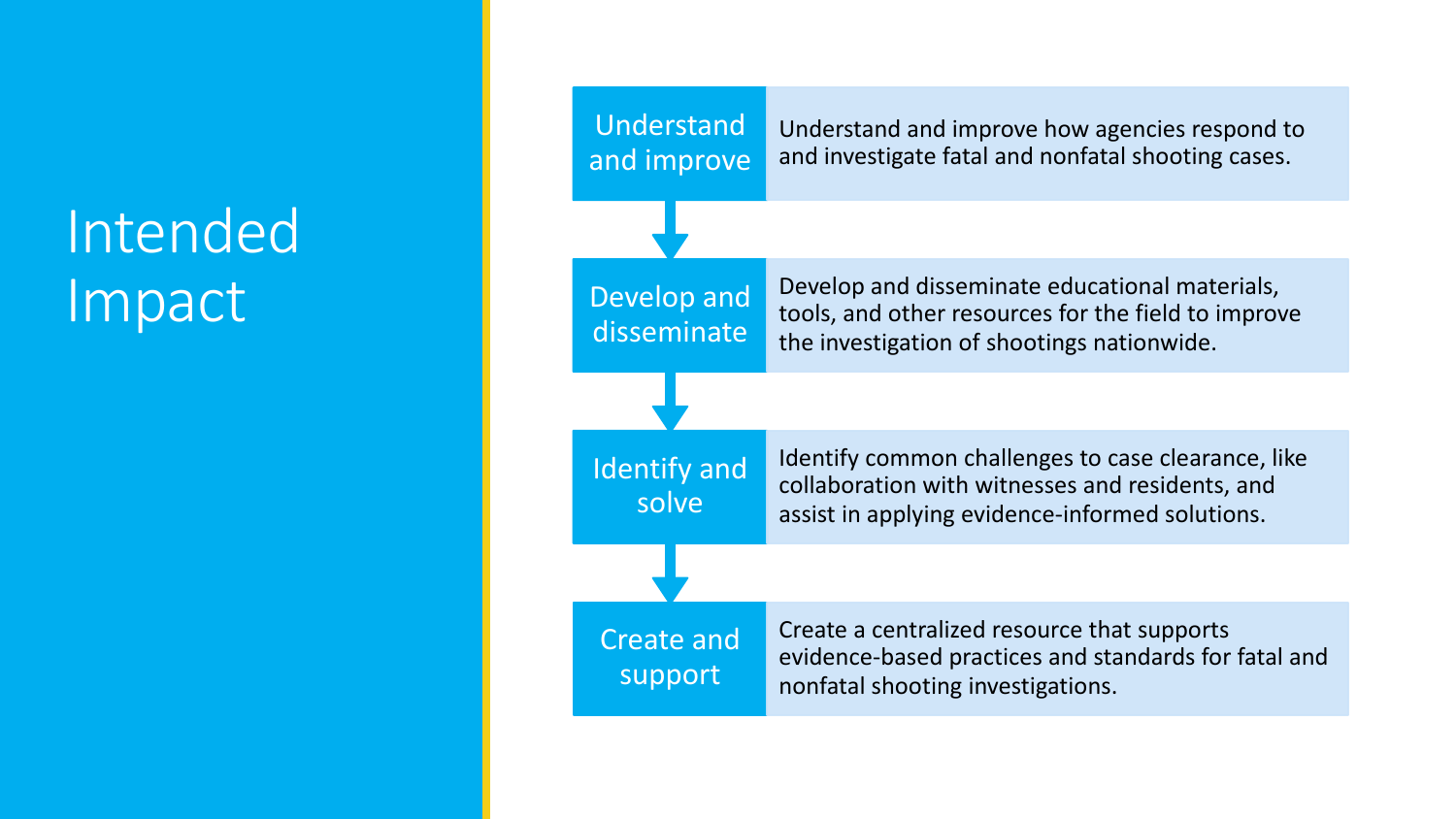#### Assessment and Assistance Process

| <b>Visit</b>                                                                                                                                                             | <b>Interview</b>                                                                | Analyze                                                                                                                                         | Support                                                                                                            |
|--------------------------------------------------------------------------------------------------------------------------------------------------------------------------|---------------------------------------------------------------------------------|-------------------------------------------------------------------------------------------------------------------------------------------------|--------------------------------------------------------------------------------------------------------------------|
| Attend an<br>approximately 3-day<br>in-person visit with<br>each participating<br>agency to introduce<br>the project, speak<br>with agency leaders,<br>and collect data. | Complete interviews<br>with key internal<br>personnel and<br>external partners. | Conduct<br>comprehensive<br>shooting<br>investigative case<br>file reviews and<br>review policies,<br>training, and<br>relevant agency<br>data. | Provide summary<br>report of findings<br>and track outcomes<br>to evaluate agency<br>implementation and<br>impact. |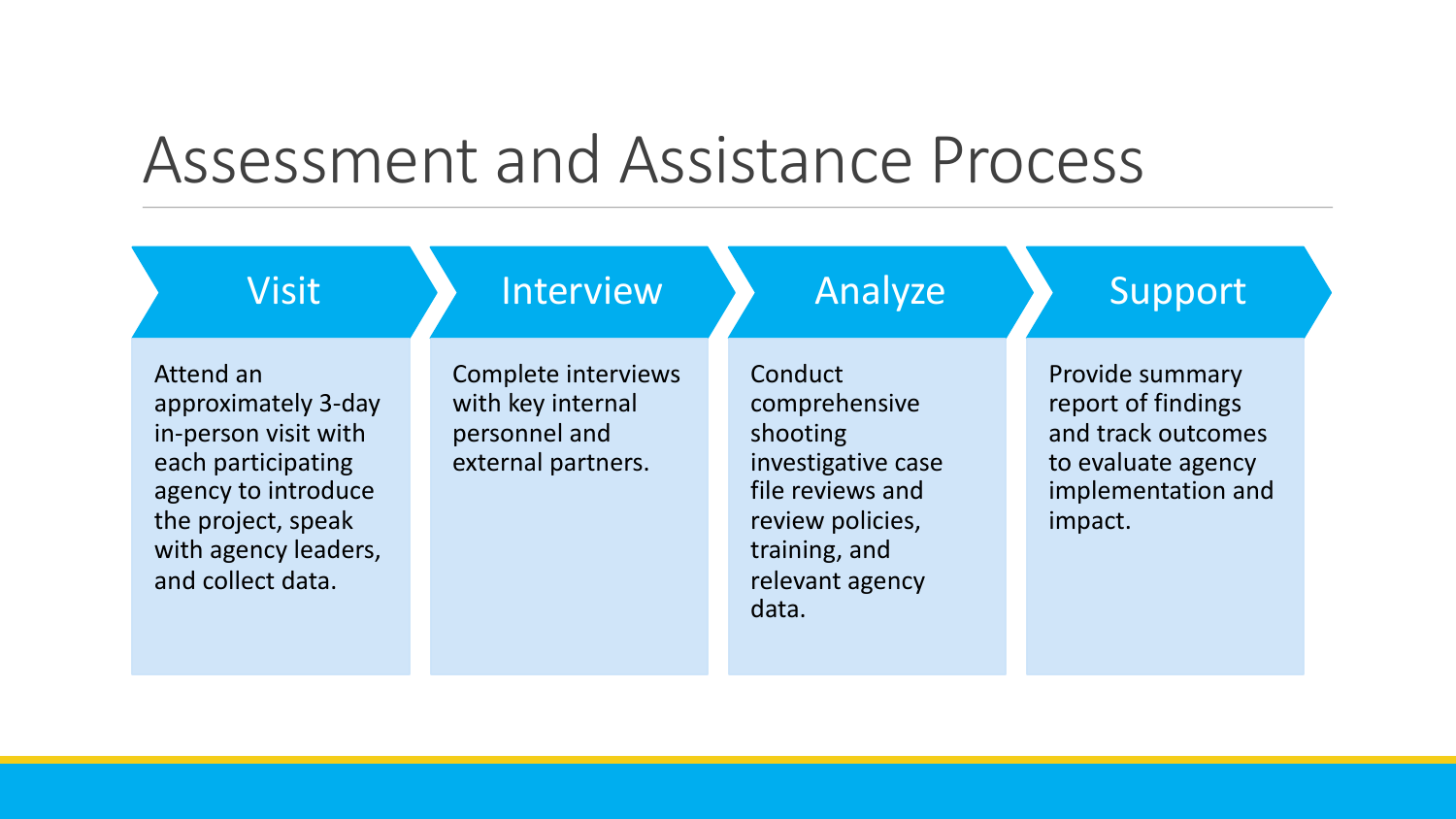#### What are the Agency Benefits?

Objective, scientific, and comprehensive assessment of agency's response to shootings with no direct costs to agency.

Targeted technical assistance that will provide information and actionable recommendations and follow-up that absorbs much of the burden of monitoring implementation and change.

On-going access to national trainings, federal grant opportunities, investigative support tools, and technical assistance clearinghouse.

Join a network of similar agencies working to understand and implement methods for increasing shooting clearance rates.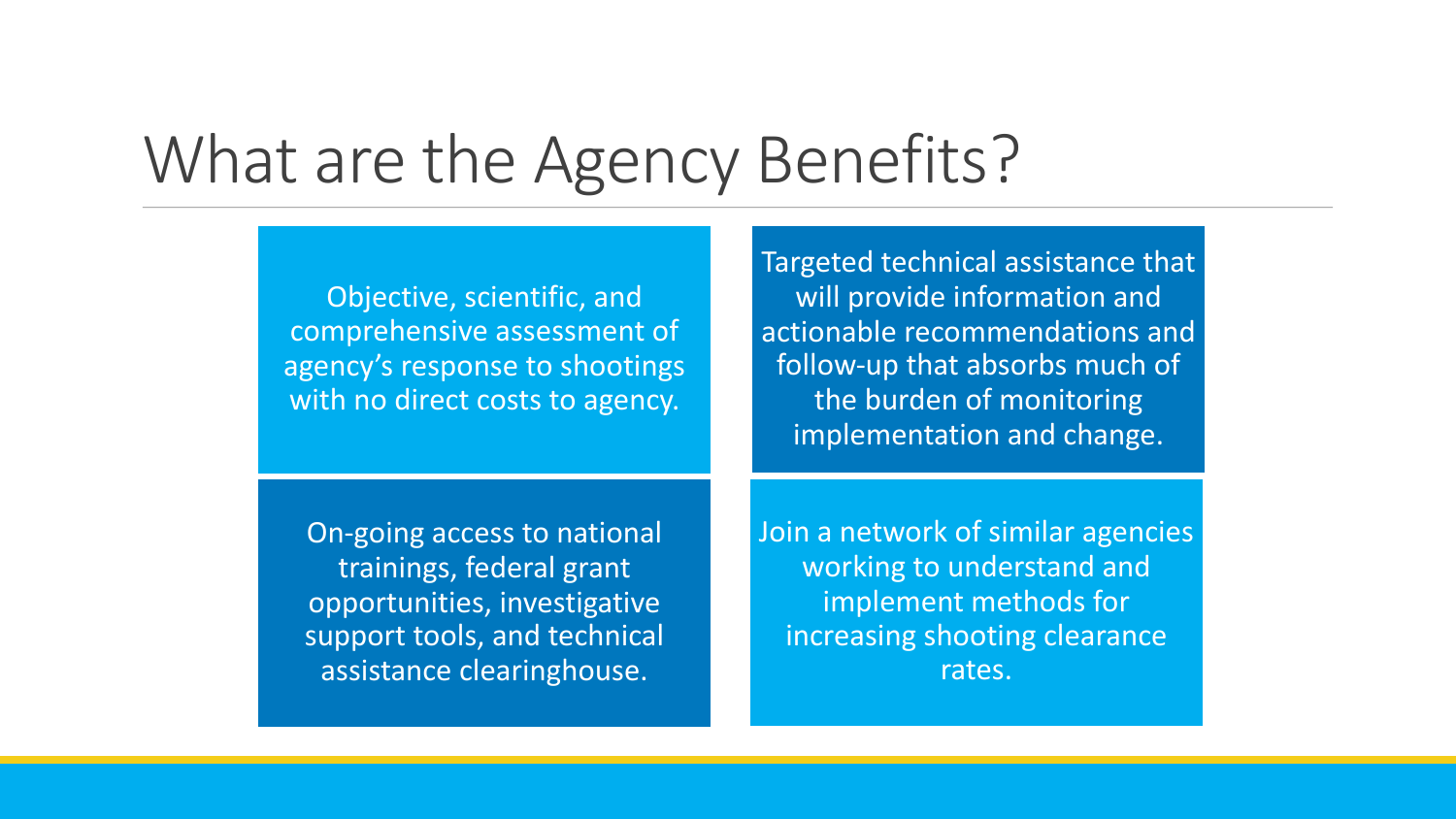# Who is Eligible to Apply?

- Applications are open to all municipal and county law enfort in improving their violent crime clearance rates, especially shootings.
- Applicants must be willing to fully commit to the project by agency and all the necessary data, respond to project com manner, and engage in technical assistance.
- Prioritizing applicants who have not received similar asses and who have been experiencing an increase in violent crine violent crime clearance rates.
- Deadline for first round of applications is **July 11, 2022.**
- Submit application @: https://forensicrti.org/the-nationa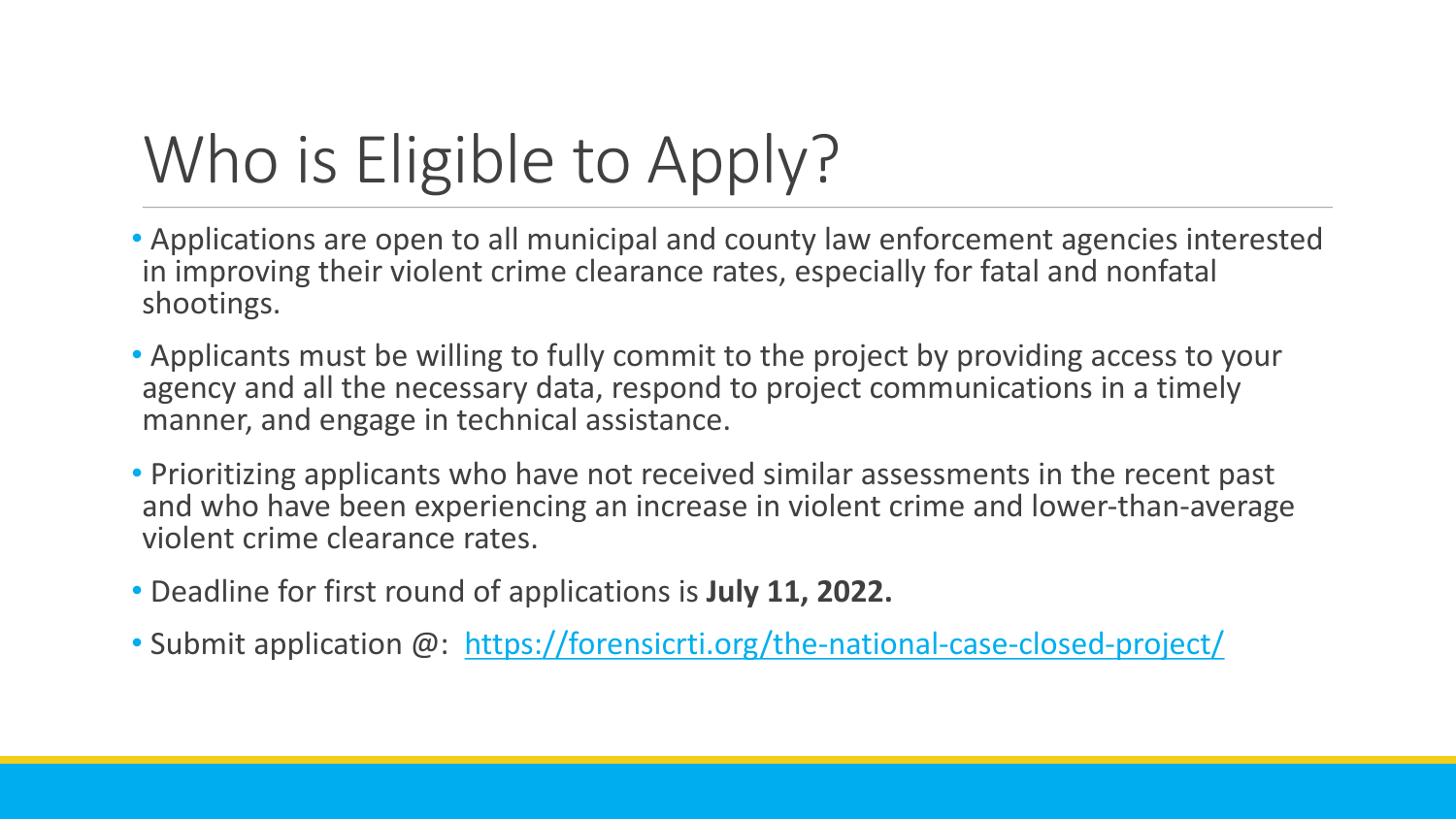### What is Expected from Selected Agencies?

- Identify a primary agency contact for project coordination during the approximately six-month engagement
- Coordinate and host an approximately 3-day in-person site visit at start of project
- Coordinate the scheduling of personnel interviews
- Provide access to agency investigative files
- Provide access to agency policy, training, and relevant administrative data
- Engage in technical assistance including implementing recommendations, providing data to track outcomes, and engaging in peer-to-peer activities
- Ensure on-going and consistent communication with the project team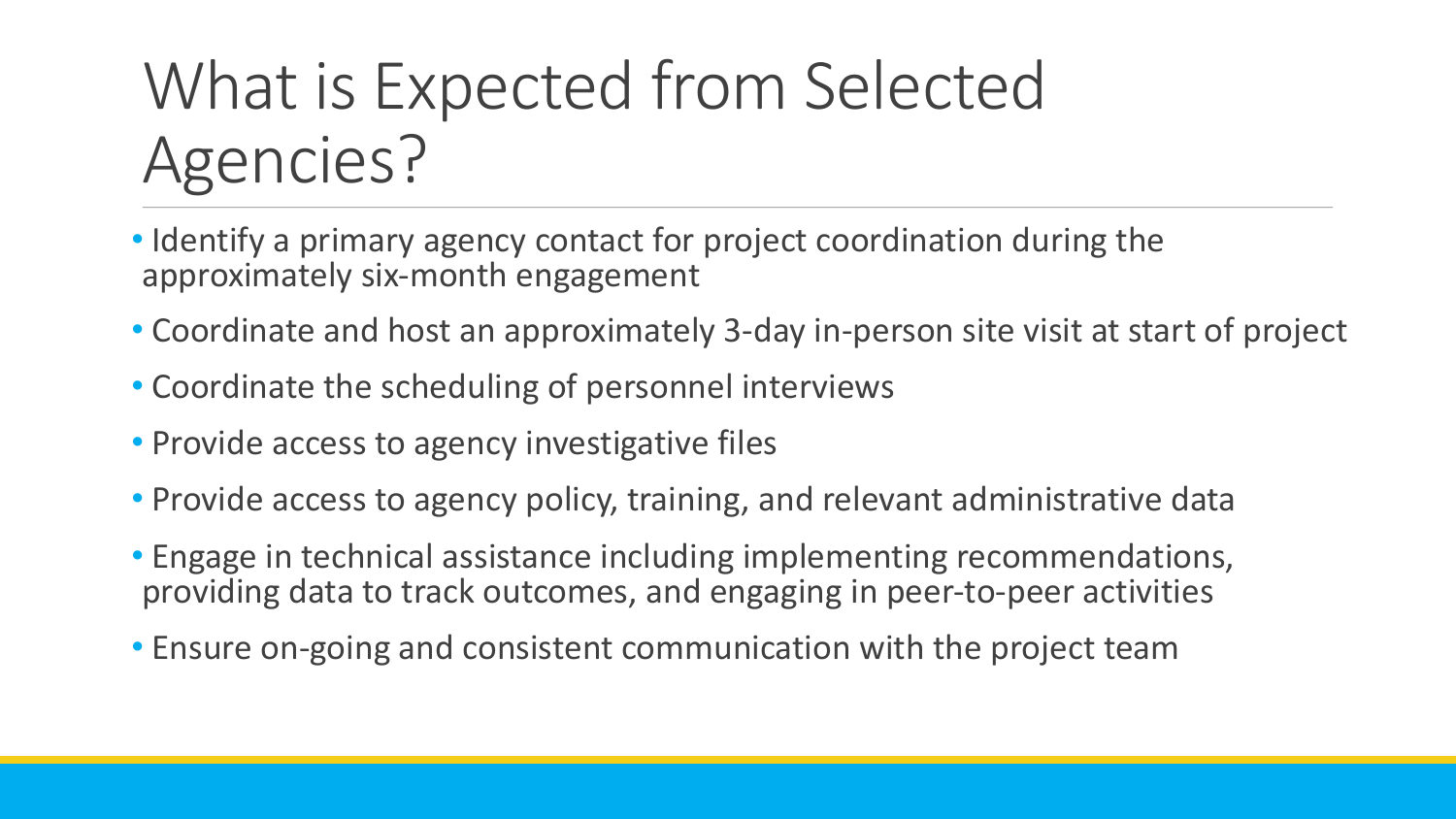### [Important Links](https://app.smartsheet.com/b/form/803188ac95c64aefaa77d7dab1c6fe18)

#### **Project Website:**

https://forensicrti.org/the-national-case-closed-project/

#### **Download the Full Application:**

https://forensicrti.org/wp-content/uploads/2022/05/National-C Project InvitationtoApply FINAL.docx

#### **Project Application Form:**

https://app.smartsheet.com/b/form/803188ac95c64aefaa77d7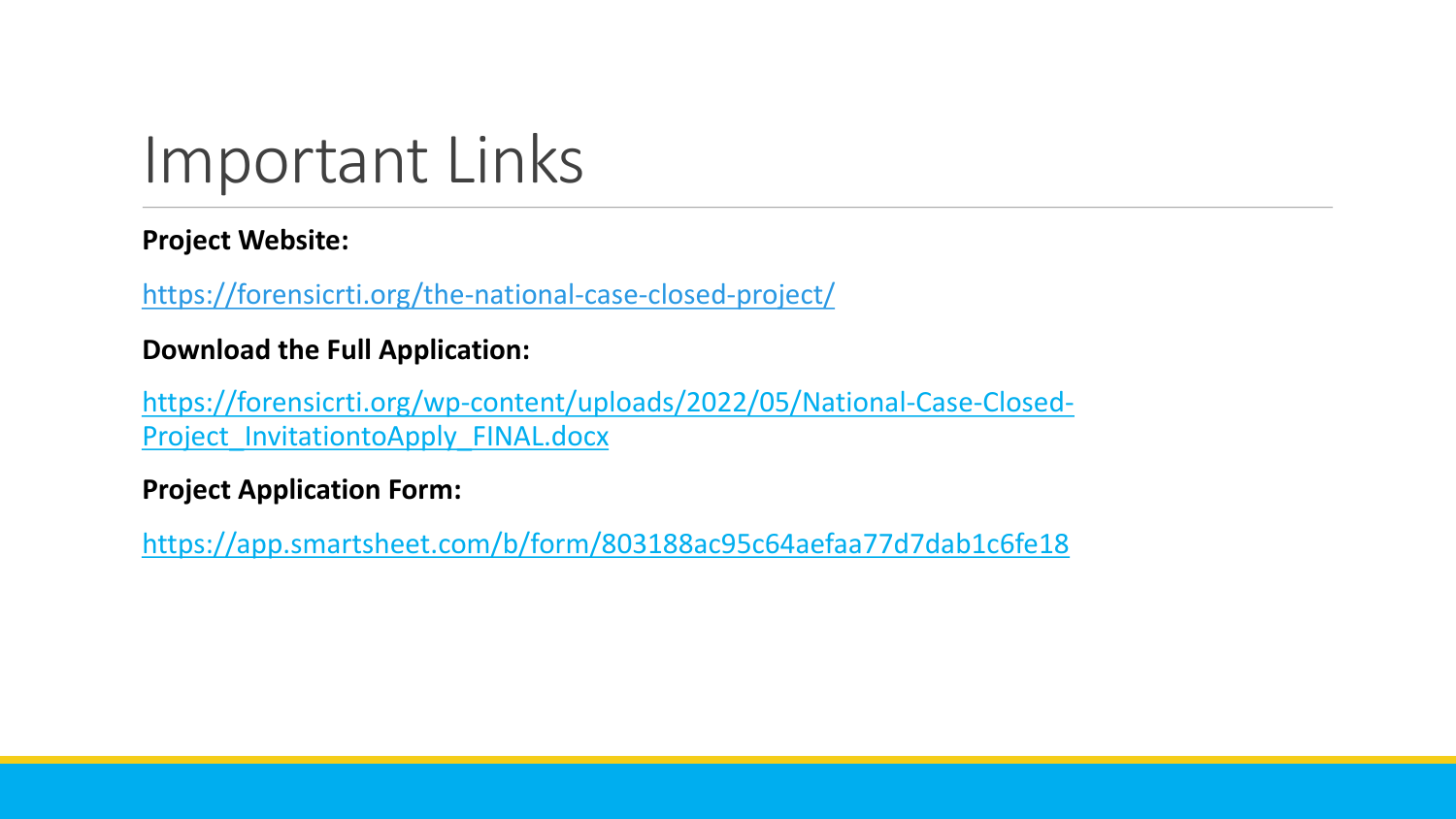# Open Forum for Questions